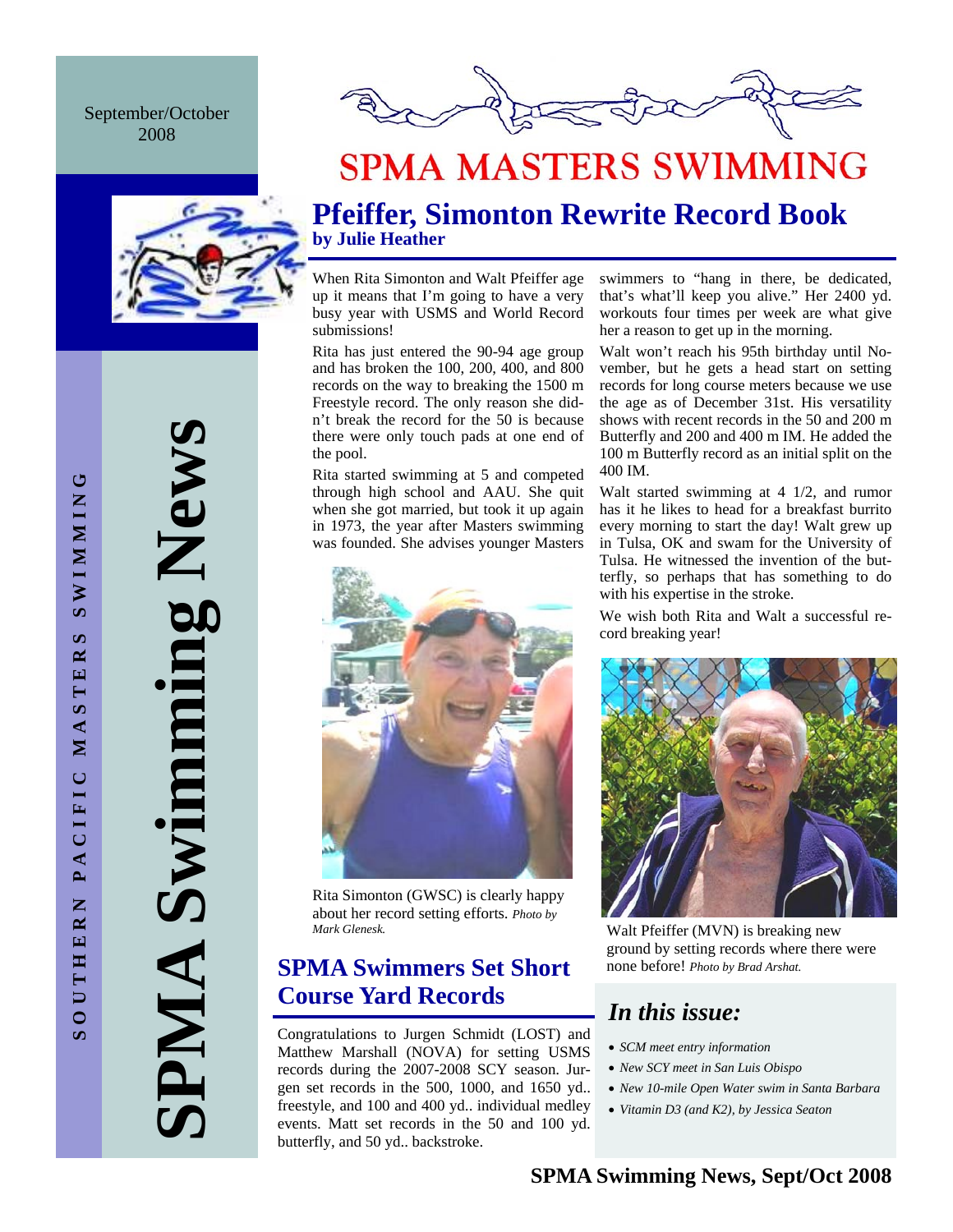# SWIM FOR LIFE!

#### **SAN LUIS OBISPO, SANTA BARBARA (North) and KERN**

| SAN LUIS OBISPO, SANTA BARBARA (North) and KERN                                   |                                                                                                                                                                            |
|-----------------------------------------------------------------------------------|----------------------------------------------------------------------------------------------------------------------------------------------------------------------------|
| ATASCADERO: Team K-man                                                            | Jennifer Glenesk (805) 434-1912; swimcoach@teamkman.org; www.teamkman.org                                                                                                  |
| <b>BAKERSFIELD: Gold Wave Masters</b><br><b>BAKERSFIELD SWIM CLUB</b>             | Rafael Guijarro (661) 472-7246; rago@sbcglobal.net<br>John Kraetsch, lkraetsch@bak.rr.com; www.bakersfieldswimclub.org                                                     |
| LOMPOC: Lompoc's Other Swim Team                                                  | Jeff Storie (805) 875-2703; j_storie@ci.lompoc.ca.us                                                                                                                       |
| <b>PASO ROBLES:</b> North County Aquatics                                         | Spencer Sznejkowski (805) 237-0654; spencersz@yahoo.com; northcountyaquatics.org                                                                                           |
| SAN LUIS OBISPO MASTERS                                                           | Philip Yoshida (805) 543-9515; sloswimclub@sbcglobal.net; www.sloswimclub.org                                                                                              |
| SAN LUIS OBISPO: No. SLO Masters                                                  | Kass Flaig (805) 704-9797; kassflaig@hotmail.com                                                                                                                           |
| SANTA MARIA: Santa Maria Swim Club                                                | Mike Ashmore $(805)$ 928-9655; santamariaswim@verizon.com                                                                                                                  |
| <b>SANTA BARBARA (South) and VENTURA</b>                                          |                                                                                                                                                                            |
| CARPINTERIA: Channel Island                                                       | Vic Anderson $(805)$ 403-5425, delphis $13@$ msn.com                                                                                                                       |
| OJAI: Ojai Masters                                                                | Rick Goeden (805) 646-6884; theswimguy@sbcglobal.net                                                                                                                       |
| SANTA BARBARA: UCSB Masters                                                       | Naya Higashijima (805) 893-2505; ucsbmasters@gmail.com                                                                                                                     |
| SANTA BARBARA MASTERS<br>THOUSAND OAKS: Conejo Simi Aquatics                      | SB Swim Office (805) 966-9757; swimoffice@sbswim.org<br>Nancy Kirkpatrick-Reno (818) 469-9972; www.csaswim.com                                                             |
| THOUSAND OAKS: Daland Masters                                                     | Kevin Lane (818) 917-6930; klane56ct@sbcglobal.net; www.dalandswim.com                                                                                                     |
| THOUSAND OAKS: South Coast Aquatics                                               | Matt Warshaw (805) 660-2082; matt@southcoastwaterpoloclub.com                                                                                                              |
| <b>VENTURA COUNTY MASTERS</b>                                                     | Jason York (805) 289-9298; jason.e.york@gmail.com; www.buenaventuraswimclub.org                                                                                            |
| <b>VENTURA: Rio Mesa Masters</b>                                                  | Toby Petty (805) 642-6674; tonthego00@sbcglobal.net                                                                                                                        |
| <b>LOS ANGELES (North)</b>                                                        |                                                                                                                                                                            |
| <b>LANCASTER: Oasis Masters</b>                                                   | Tom Otto (661) 948-0057; ottolfixit@hotmail.com                                                                                                                            |
| PASADENA: Caltech Masters                                                         | Suzanne Dodd (626) 449-7536; sdodd@ipac.caltech.edu                                                                                                                        |
| <b>PASADENA: Rose Bowl Masters</b>                                                | Chad Durieux (626) 564-0330; cdurieux@rosebowlaquatics.org                                                                                                                 |
| <b>PORTER RANCH: Porter Valley Masters</b><br>SANTA CLARITA MASTERS               | Amy Lau (818) 523-3981; amylau@earthlink.net; www.pymasters.com<br>Lance O'Keefe; lokeefe@santa-clarita.com; pool: (661) 250-3767                                          |
| <b>LOS ANGELES (Westside)</b>                                                     |                                                                                                                                                                            |
| CALABASAS: City of Calabasas Masters                                              | Raine Kishimoto (818) 222-2782 x 110; lkishimoto@cityofcalabasas.com                                                                                                       |
| <b>EL SEGUNDO MASTERS</b>                                                         | City of El Segundo (310) 524-2700 x2738                                                                                                                                    |
| L.A. WEST: UCLA Bruin Masters                                                     | Gerry Rodrigues (310) 702-9327; swimpro@pacbell.net                                                                                                                        |
| WEST HOLLYWOOD AQUATICS                                                           | Joel McKenna (310) 288-6555 (team hotline); info@wh2o.org; www.wh2o.org                                                                                                    |
| WOODLAND HILLS: Southwest Aq Masters                                              | Fred Shaw (818) 347-1637; swamfred@aol.com; www.swam.us                                                                                                                    |
| <b>LOS ANGELES (Central and South)</b>                                            |                                                                                                                                                                            |
| <b>CATALINA Channel Swimming Federation</b>                                       | Carol Sing $(619)$ 588-2677; swim@swimcatalina.org; swimcatalina.org                                                                                                       |
| L.A. (various locations): SCAQ                                                    | SCAQ Office (310) 390-5700; www.swim.net/scaq                                                                                                                              |
| L.A. MID-WILSHIRE: Meridian Swim Club<br>L.A. : Los Angeles Athletic Club Masters | Vanessa Mesia (310) 729-2971; vanessamesia@sbcglobal.net; meridiansportsclub.com<br>Skye Conant (213) 625-2211 x3366; skye.conant@laac.net; www.laac.com                   |
| <b>SOUTH GATE Masters Swim Team</b>                                               | Patricia Mitchell (323) 563-5446; pmitchell@sogate.org                                                                                                                     |
| <b>LOS ANGELES (South Bay and East County)</b>                                    |                                                                                                                                                                            |
| CARSON/LOS ALAMITOS: Long Beach Grunions                                          | Yuji Utsumi; (562) 252-0220; info@lbgrunions.com; www.lbgrunions.com                                                                                                       |
| <b>HAWTHORNE: South Bay Swim Team</b>                                             | Kathy Davids (310) 643-6523, kdavids@socal.rr.com; www.southbayswimteam.org                                                                                                |
| LA MIRADA: La Mirada Armada                                                       | Beverly Garman (949) 552-1710; ihaccoach@aol.com                                                                                                                           |
| LONG BEACH: Alpert JCC                                                            | Cindy Jarvis (562) 426-7601 x1047, cjarvis@alpertjcc.org, www.alpertjcc.org                                                                                                |
| LONG BEACH: Beach Swim Club                                                       | Cindy Summers (562) 597-9744; summerscm@hotmail.com                                                                                                                        |
| LONG BEACH: Shore Aquatic Masters<br><b>LOS ALAMITOS Masters</b>                  | Matthew Mitchell (818) 398-1048; matty.mitchell@mac.com; www.shoreaquatics.com<br>Corey Lakin (562) 430-1073 x511, clakin@ci.los-alamitos.ca.us, www.ci.los-alamitos.ca.us |
| <b>MANHATTAN BEACH: Magnum Masters</b>                                            | Chuck Milam (310) 592-6010, cdmilam@hotmail.com, www.manhattancc.com                                                                                                       |
| RANCHO PALOS VERDES: Zenith Aquatics                                              | Shari Twidwell (310) 937-3535; shari@zapswimming.com                                                                                                                       |
| <b>TORRANCE</b> : LA Peninsula Swimmers                                           | Debi Blair (310) 813-9656; info@lapsmasters.org, www.lapsmasters.org                                                                                                       |
| INLAND EMPIRE                                                                     |                                                                                                                                                                            |
| <b>CORONA: Corona Aquatic Team Masters</b>                                        | John Salvino (866) SWM-CRNA; coachsalvino@hotmail.com                                                                                                                      |
| MURRIETA: MESA Aquatic Masters                                                    | Debbie Mone (951) 461-1577; msmone@msn.com; mesaaquatics.com                                                                                                               |
| RIVERSIDE: Riverside Aquatics Assn.                                               | Eric Tanner (951) 313-9274; ertanner@gmail.com                                                                                                                             |
| TEMECULA: City of Temecula Masters                                                | Gwen WIllcox (951) 694-6410; gwen.willcox@cityoftemecula.org                                                                                                               |
| <b>WALNUT: Buzzards Peak Masters</b><br>YUCAIPA: Masters of Yucaipa               | Francis Neric (562) 713-4555; fneric@mtsac.edu<br>Jason Bradbury (951) 845-7458; ystcoach.jason@verizon.net; yucaipaswim.org                                               |
| <b>ORANGE COUNTY</b>                                                              |                                                                                                                                                                            |
| COTO DE CAZA: Coyotes                                                             | Todd Conrad (949) 858-4100 x257; cotocoyotes@gmail.com                                                                                                                     |
| <b>FULLERTON: FAST Masters Team</b>                                               | Bill Jewell, (949) 466-6523; swimbill@sbcglobal.net; fastswim.org                                                                                                          |
| HUNTINGTON BEACH SWIM CLUB                                                        | Buddy Belshe (949) 362-4727                                                                                                                                                |
| <b>HUNTINGTON BEACH: Golden West Swim Club</b>                                    | Erik Andrews (714) 308-2227; slipperyrocks@yahoo.com; goldenwestswimclub.com                                                                                               |
| <b>IRVINE NOVAQUATICS</b>                                                         | Mike Collins (949) 338-6682, info@novamasters.com; www.novamasters.com                                                                                                     |
| <b>IRVINE: UCI Masters</b>                                                        | Charlie Schober (949) 824-7946; ctschobe@uci.edu; www.masterswim.uci.edu                                                                                                   |
| IRVINE: The Sports Club/LA                                                        | Dan Schoen (949) 975-8400 x6204; danschoen@thesportsclub.com; thesportsclubla.com                                                                                          |
| LADERA RANCH MASTERS<br><b>MISSION VIEJO MASTERS</b>                              | Evan Forbes (949) 370-0568; $e$ _forbes@cox.net<br>Mark Moore (949) 233-6521; swimoffice@mvnswim.org; mastersmvnswim.org                                                   |
| <b>NEWPORT BEACH: Pacific Coast Aquatics</b>                                      | Mark Desmond (949) 306-3599; markdesmond@highhopes.ws; pacificcoastaquatics.org                                                                                            |
| NEWPORT BEACH: Team TYR                                                           | Jeni Buys (949) 706-9991; gojeni@aol.com                                                                                                                                   |
| NEWPORT BEACH Lifeguard Association                                               | Jim Turner (949) 644-3046; jturner@nbfd.net; www.newportlifeguard.org                                                                                                      |
| <b>SAN CLEMENTE: San Clemente Swim Masters</b>                                    | Rod Snyder (949) 366-1630; rdsnyder4@cox.net                                                                                                                               |
| SAN JUAN CAPISTRANO: Capo Masters                                                 | Belinda Eschenwald (949) 636-1665; ironbee@cox.net; www.capomasters.com                                                                                                    |
| TUSTIN: SOCAL Aquatics<br>VILLA PARK: Orange Regional Comp. Aquatics              | Debra Cruze-Meyer (714) 639-1913; debra@socalaquatics.com<br>Mark Tierney (714) 639-7531; coachmark@orca-aquatics.com                                                      |
| YORBA LINDA: East Lake Eagle Rays                                                 | Mike Pawloski (714) 372-6273; bonuspak@earthlink.net                                                                                                                       |
| <b>LAS VEGAS</b>                                                                  |                                                                                                                                                                            |
| <b>HENDERSON Southern Nevada Masters</b>                                          | Frank Lowery (702) 400-2790; flowery719@cox.net; www.lowerysmultisport.com                                                                                                 |
| LAS VEGAS: Las Vegas Masters                                                      | Victor Hecker (702) 247-7788; heckerrealestate@hotmail.com                                                                                                                 |
| LAS VEGAS: Viva Las Vegas Masters                                                 | Melissa Gutierrez (702) 480-4321; mjvgutierrez@cox.net                                                                                                                     |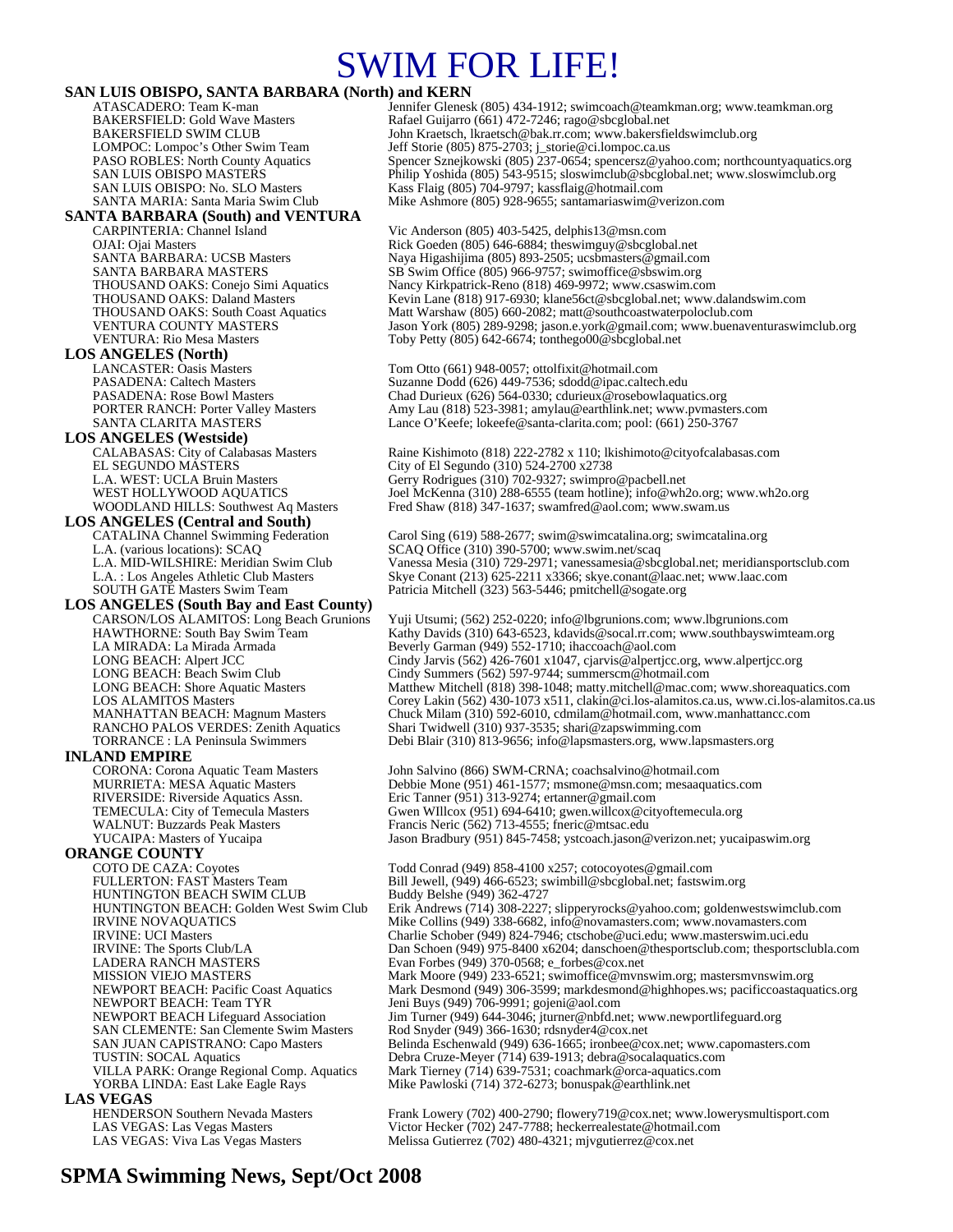# SPMA Competition Information and Instructions

**Rules:** Current USMS and SPMA rules will govern. All events are timed finals. Swimmers must check in with the Clerk of Course for deck seeded events that they wish to swim. After an event has been officially closed, swimmers may not check in. Age as of the last day of the meet determines age group for the meet for short course yards, and age as of December 31st of the year of competition determines age for long course and short course meters meets. You must be 18 years of age to register with SPMA and compete in meets.

**Eligibility:** Events are open to any **current** USMS registered swimmer or a foreign swimmer with a valid travel permit. SPMA swimmers are encouraged to submit their registration application with the submitted entry card, if NOT currently registered.

**Affiliation:** A swimmer's affiliation as stated on the consolidated entry card, if valid as of the first day of the meet, will apply throughout the meet, except that swimmers may unattach at any time.

**Submitted Times:** Please enter your best time, a reasonable estimate or a workout time. All times must be submitted on a SPMA consolidated entry card or a copy of a SPMA consolidated entry card (below). Do not mail in the meet entry form.

**Entry Confirmation:** To avoid any concern regarding receipt of entry card, enclose a self-addressed stamped envelope or postcard or mail card "Return Reply Request". No certified, registered or special delivery mail will be accepted. Receipt of entry will not be verified by phone.

**Strictly Forbidden**: Entering more than 5 individual events per day; using hand paddles in warm-up areas; diving in warm-ups unless in designated sprint lanes (entering the warm-up pool must be done with feet first with one hand in contact with the pool deck); use of any pacing device in competition; and smoking in any area where swimmers may be present.

**Open Water**: Swimmers using non-porous neoprene swim suits, wetsuits, or other non-porous attire will be ineligible for awards or place points.

> *Check out our website www.spma.net for up-to-date information*

SOUTHERN PACIFIC MASTERS ASSOCIATION • CONSOLIDATED ENTRY CARD

|              | Name                                 | Male         |                                       |                                                                       |              |                                         |                                                                                                                                                                                                                                |              |                                      |     |                             |                                          |     |  |
|--------------|--------------------------------------|--------------|---------------------------------------|-----------------------------------------------------------------------|--------------|-----------------------------------------|--------------------------------------------------------------------------------------------------------------------------------------------------------------------------------------------------------------------------------|--------------|--------------------------------------|-----|-----------------------------|------------------------------------------|-----|--|
|              |                                      |              |                                       | Age_________                                                          |              |                                         | Club and the contract of the contract of the contract of the contract of the contract of the contract of the contract of the contract of the contract of the contract of the contract of the contract of the contract of the c |              |                                      |     |                             |                                          |     |  |
| Event<br>No. | <b>FREESTYLE</b><br>(Submitted Time) | Event<br>No. | <b>BACKSTROKE</b><br>(Submitted Time) |                                                                       | Event<br>No. | <b>BREASTSTROKE</b><br>(Submitted Time) |                                                                                                                                                                                                                                | Event<br>No. | <b>BUTTERFLY</b><br>(Submitted Time) |     | Event<br>No.                | <b>INDIV. MEDLEY</b><br>(Submitted Time) |     |  |
|              | 50                                   |              | 50                                    |                                                                       |              |                                         | 50                                                                                                                                                                                                                             |              |                                      | 50  |                             |                                          | 100 |  |
|              | 100                                  |              | 100                                   |                                                                       |              |                                         | 100                                                                                                                                                                                                                            |              |                                      | 100 |                             |                                          | 200 |  |
|              | 200                                  |              | 200                                   |                                                                       |              |                                         | 200                                                                                                                                                                                                                            |              |                                      | 200 |                             |                                          | 400 |  |
|              | 400/500                              |              |                                       | FOR OFFICE USE ONLY                                                   |              |                                         |                                                                                                                                                                                                                                |              |                                      |     |                             |                                          |     |  |
|              | 800/1000                             |              |                                       | No. of events ________ $\times$ \$ _______ = \$ ________<br>Surcharge |              |                                         |                                                                                                                                                                                                                                |              |                                      |     |                             | Amt Rec'd                                |     |  |
|              | 1500/1650                            |              | Total                                 |                                                                       |              |                                         |                                                                                                                                                                                                                                |              |                                      |     |                             |                                          |     |  |
|              | Include a copy of USMS card          |              |                                       | Signature on back is REQUIRED!                                        |              |                                         |                                                                                                                                                                                                                                |              |                                      |     | Include a copy of USMS card |                                          |     |  |

Late or incomplete entries (no fee, incomplete entry card, incomplete enty data) or entries postmarked after due date MAY **BE REJECTED!** 

ALL MASTERS swimmers are required to send a photo-copy of their USMS card with their entry card. ALL Masters swimmers may be asked to show their USMS card if requested at the meet.

"I, the undersigned participant, intending to be legally bound, hereby certify that I am physically fit and have not been otherwise informed by a physician. I acknowledge that I am aware of all the risks inherent in Masters swimming (training and competition), including possible permanent disability or death, and agree to assume all of those risks. AS A CONDITION OF MY PARTICIPATION IN THE MASTERS SWIMMING PROGRAM OR ANY ACTIVITIES INCIDENT THERETO, I HEREBY WAIVE ANY AND ALL RIGHTS TO CLAIMS FOR LOSS OR DAMAGES, INCLUDING ALL CLAIMS FOR LOSS OR DAMAGES CAUSED BY THE NEGLIGENCE, ACTIVE OR PASSIVE, OF THE FOLLOWING: UNITED STATES MASTERS SWIMMING, INC., THE LOCAL MASTERS SWIMMING COMMITTEES, THE CLUBS, HOST FACILITIES, MEET SPONSORS, MEET COMMITTEES, OR ANY INDIVIDUALS OFFICIATING AT THE MEETS OR SUPERVISING SUCH ACTIVITIES.

In addition, I agree to abide by and be governed by the rules of USMS."

### **PLEASE SIGN:**

Is this your first Masters Meet? Yes No

Read the meet information sheet carefully. Make your check payable as shown on the meet information sheet and mail it to the address shown. 12/94

|                                                | <b>DATE</b> | the company of the company of the company of the company of the company of the company of |  |
|------------------------------------------------|-------------|-------------------------------------------------------------------------------------------|--|
| Non-SPMA swimmers please include your address: |             |                                                                                           |  |

Street:

City, State, Zip: Electric Article Article Article Article Article Article Article Article Article Article Article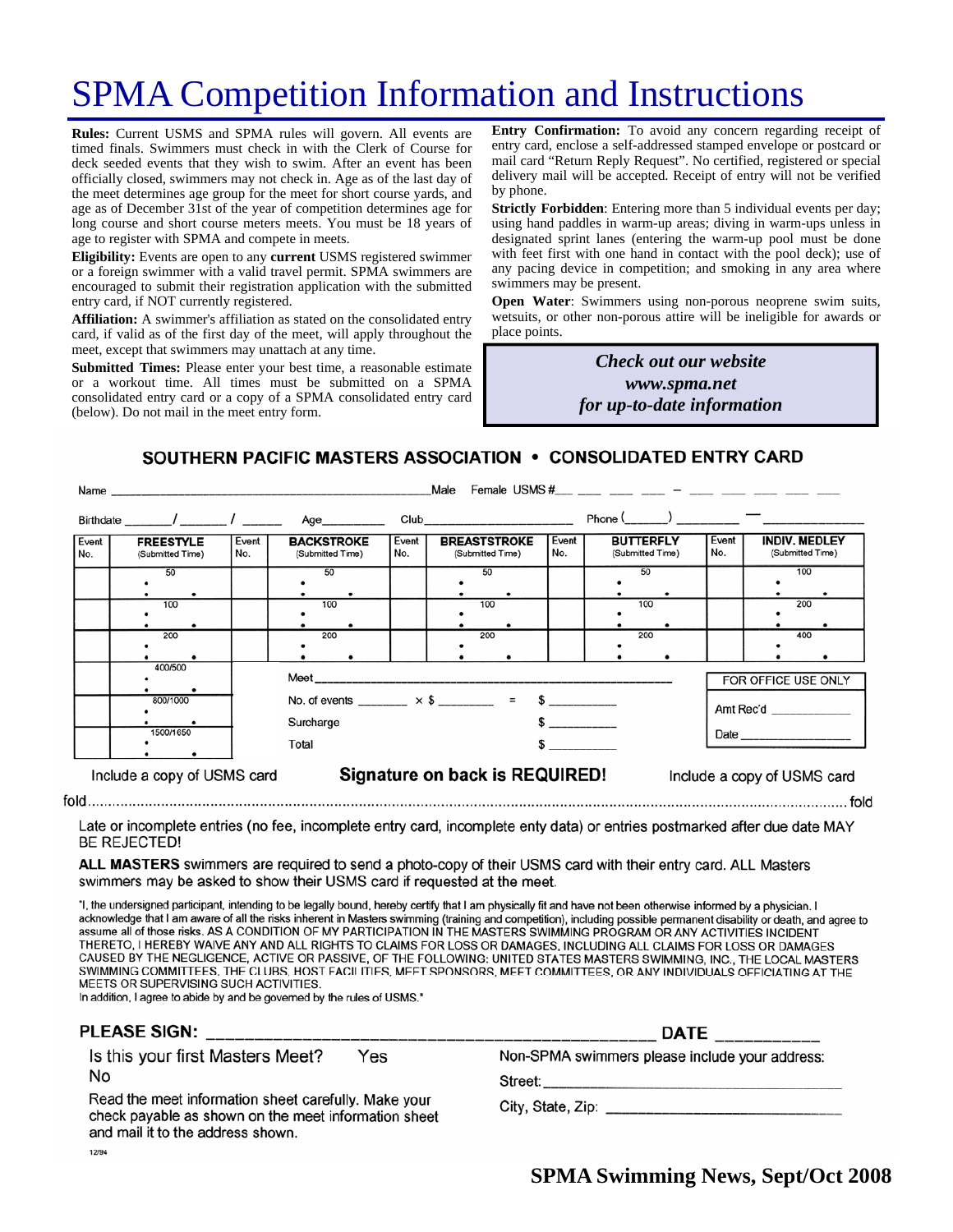# **Mission Viejo Nadadores Short Course Meters Swim Meet Sunday, October 5th, 2008**

### Sanction number: 338-041

Marguerite Aquatic Center, 27474 Casta Del Sol, Mission Viejo is an outdoor, 8-lane competition diving pool with two 25-meter warmup lanes.

**Directions & Parking:** From the north or south, take 5 Freeway to the Alicia Parkway exit in Mission Viejo. Go east (away from the ocean) to Trabuco Road. Turn right on Trabuco to Marguerite Parkway. Go left on Marguerite to Casa Del Sol, turn right onto Casa Del Sol, and turn into the driveway for pool parking. There will be no parking in the upper parking lot.

**Entries**: Pre-entry postmark deadline: Saturday, September 27th. On deck registration is permitted. Deck entries will close at 7:45 a.m. for the 1500 and at 10:30 a.m. for events 2 to 8. All other events will close at 11:00 a.m. Age on December 31, 2008 determines age group for the meet.

**Seeding:** All events will be deck seeded slowest to fastest by entered time, ages and sexes combined. Check-in is not required in order to be deck seeded, except swimmers MUST check in to swim the 1500 m Freestyle and the 400 m Freestyle.

**Relays:** All relays will be deck entered. Relay fees are \$2.00 per relay, due upon entry. For each relay swimmer who is not entered in individual events, a fee of \$5.00 and a signed liability release must be submitted with the relay entry.

**Awards:** Individual: SPMA ribbons for places 1 to 3. Relay: SPMA ribbons for first place.

**Snack Bar:** A snack bar will be available serving hot and cold food and drinks.

**Entry Fees:** \$20.00 per swimmer flat fee. Deck entries allowed for total of \$30.00.

**Checks payable to**: Mission Viejo Nadadores

Mail consolidated entry card, a copy of your USMS card, and check to: Mission Viejo Nadadores — Mark Moore, 25108-B Marguerite Parkway #391, Mission Viejo, CA 92692.

Online registration will also be available for this meet.

**Questions:** Meet Director, Mark Moore (949) 489-1847, coachmark@mastersmvnswim.org.

#### **Sunday, October 5, 2008**

1500 warm-up at 7:00 a.m. 1500 starts at 8:00 a.m.

1. 1500 m Freestyle (check-in required) Additional warm-up after the 1500 Event #2 starts at 11:00 a.m.

- 2. 400 m Individual Medley
- 3. 50 m Butterfly
- 4. 100 m Backstroke
- 5. 200 m Breaststroke
- 6. 50 m Freestyle
- 7. 100 m Butterfly
- 8. 200 m Backstroke
- 
- 9. 200 m Freestyle Relay (men, women, mixed; deck enter)
- 10. 200 m Individual Medley
- 11. 200 m Medley Relay (men, women, mixed; deck enter)
- 12. 50 m Breaststroke
- 13. 100 m Freestyle
- 14. 200 m Butterfly
- 15. 50 m Backstroke
- 16. 100 m Breaststroke
- 17. 200 m Freestyle
- 18. 100 m Individual Medley
- 19. 400 m Freestyle (check-in required)

*Please read the general information on entering swim meets on the third page of this newsletter!* 

# **UCLA Bruin Masters Short Course Meters Swim Meet Saturday, October 25, 2008**

Sanction number: 338-042

UCLA Student Activities Center Pool (formerly the Men's Gym Pool) on the UCLA campus, is an outdoor, 8-lane competition pool with a warm-up area.

**Directions & Parking:** Take the 405 Freeway to Sunset Blvd. East. Take Sunset approx. one mile to Westwood Plaza. Turn right into the campus to parking kiosk and pay the parking fee. Ask for best lot to park in for SAC. The pool is located across from the campus food court and bookstore. NOTE: Parking enforcement *does* ticket on weekends!

**Entries:** The pre-entry postmark deadline is Saturday, October 18th. On deck registration is permitted. Deck entries for the 800 m Freestyle will close at 8:30 a.m. and at 10:00 a.m. for all other events. Age on December 31, 2008 determines age group for the meet.

Seeding: All events will be deck seeded slowest to fastest by entered time, ages and sexes combined. Swimmers in the 800 m Freestyle MUST check in to be seeded.

**Relays:** No Charge - Fun Event! 4 x 50 "T-shirt" relay. Each team member must swim with a T-shirt on. The shirt is exchanged from one swimmer to the next. Bring a T-shirt to use. This is quite a comical event and loads of fun. For each relay swimmer who is not entered in individual events, a fee of \$5.00 and a signed liability release must be submitted with the relay entry.

**Awards:** Individual: SPMA ribbons for places 1 to 3. Relay: SPMA ribbons for first place.

**Snack Bar:** Food will be available at the campus food court located across from the pool.

**Entry Fees:** \$25.00 per swimmer flat fee (pre-entry or deck entry). **Checks payable to**: UC Regents

Mail consolidated entry card, a copy of your USMS card, and check to: Bruin Masters Meet, P.O. Box 204, El Toro, CA 92609.

**Questions:** Meet Director, Gerry Rodrigues, swimpro@pacbell.net. Meet Information, (310) 702-9327. Meet Processing, Robert Mitchell, mitchellrobert@cox.net

#### **Saturday, October 25, 2008**  800 warm-up at 8:00 a.m. 800 starts at 9:00 a.m. 1 . 800 m Freestyle Additional warm-up after the 800 Event #2 starts at 10:30 a.m. 2. 200 m Freestyle Relay (men, women, mixed; deck enter) 3. 200 m Individual Medley 4. 50 m Backstroke 5. 100 m Butterfly 6. 200 m Freestyle 7. 100 m Backstroke 8. 50 m Freestyle 9. 100 m Breaststroke 10. 100 m Freestyle 11. 50 m Butterfly 12. 50 m Breaststroke 13. 100 m Individual Medley 14. 4 x 50 m T-shirt Relay (deck enter)

*Due to pool renovations, the Pierce College Turkey Shoot meet will not be held in 2008. Look for this very popular meet to return in 2009!*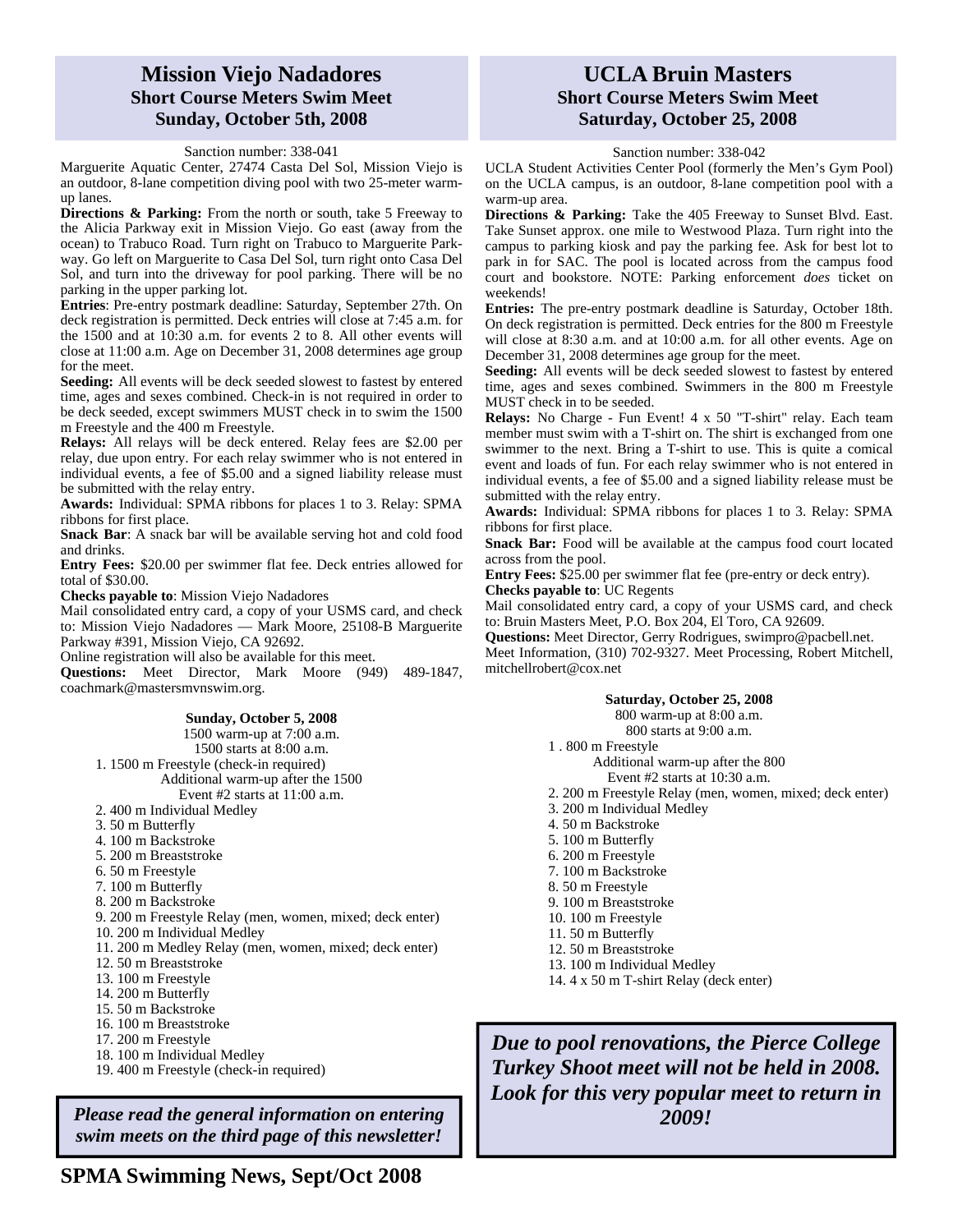# **Santa Clarita Short Course Meters Swim Meet Saturday, November 8th, 2008**

### Sanction number: 338-043

Santa Clarita Aquatic Center, 20850 Centre Pointe Pkwy.

**Directions:** From the north, take I-5 to the Valencia Blvd exit in Valencia. Go east several miles (Valencia Blvd turns into Soledad Canyon Rd) to Ruether Ave. Turn right and cross over railroad tracks. Turn right at Centre Pointe Pkwy. Turn left into driveway for Aquatic Center. From the south, take I-5 to Hwy. 14 north. Exit at Golden Valley Rd. Turn left onto Golden Valley Rd. Turn right on Centre Point Pkwy. Make a right into the driveway for the Aquatic Center. Parking available in both upper and lower parking lots.

**Entries:** The pre-entry postmark deadline is Saturday, November 1st. Deck entries for the 1500 m Freestyle will close at 8:45 a.m.; all other deck entries close at the conclusion of the 1500. Age on December 31, 2008 determines age group for the meet.

Seeding: All events will be deck seeded slowest to fastest by entered time, ages and sexes combined. Check-in is not required in order to be deck seeded, except swimmers must check in to swim the 1500 m Freestyle and the 400 m Freestyle.

**Relays:** All relays will be deck entered. Relay fees are \$2.00 per relay due upon entry. For each relay swimmer who is not entered in individual events, a fee of \$5.00 and a signed liability release must be submitted with the relay entry.

**Awards:** Individual: SPMA ribbons for places 1 to 3. Relay: SPMA ribbons for first place.

**Entry Fees:** \$20.00 per swimmer flat fee. Deck entries allowed for a total of \$30.00.

**Checks payable to**: City of Santa Clarita

Mail consolidated entry card, a copy of your USMS card, and check to: Santa Clarita Aquatic Center, c/o Santa Clarita Masters Club, 20850 Centre Pointe Pkwy, Santa Clarita, CA 91355.

Questions: Meet Directors: Mike Coash, mcoash@santaclarita.com, (661) 250-3760

#### **Saturday, November 8, 2008**

1500 warm-up at 8:00 a.m. 1500 starts at 9:00 a.m. 1. 1500 m Freestyle (check-in required) Additional warm-up after the 1500 Event #2 starts at noon 2. 200 m Mixed Freestyle Relay 3. 100 m Butterfly 4. 200 m Freestyle 5. 100 m Breaststroke 6. 50 m Freestyle 7. 200 m Individual Medley 8. 400 m Freestyle (check-in required) 9. 100 m Backstroke 10. 50 m Butterfly 11. 100 m Individual Medley 12. 200 m Breaststroke 13. 100 m Freestyle 14. 50 m Backstroke 15. 200 m Butterfly 16. 50 m Breaststroke 17. 200 m Backstroke 18. 200 m Mixed Medley Relay

# **San Luis Obispo Masters Short Course Yards Swim Meet Friday and Saturday, November 21-22, 2008**

#### Sanction number: 338-044

Sinsheimer Pool, 900 Southwood Drive, San Luis Obispo, CA 93401. Outdoor 50 meter x 25 yard, 8-lane course with eight deep water lanes for competition and nine lane for warm-up/warm-down. Two 6-lane courses with 4 warm-up/warm-down lanes may be used if needed due to a long timeline.

**Directions:** From North or South US 101, take Marsh St. off ramp. Turn right on Broad St. (3rd stoplight), turn left on Orcutt Rd.(4th stoplight). Cross railroad tracks, then take 1st left onto Laurel Lane and left onto Southwood Dr (1st stop sign). Swim Center is one block at end of road.

**Entries:** The pre-entry postmark deadline is Saturday, November 15th. Deck entries for the 1650 yd. Freestyle will close at 5:00 p.m. on Friday, November 21st; all other deck entries close at 2:00 p.m. on Saturday November 22nd. Age on November 22nd determines age group for the meet.

**Seeding:** All events will be deck seeded slowest to fastest by entered time, ages and sexes combined. Check-in is not required in order to be deck seeded, except swimmers must check in to swim the 1650 yd. Freestyle and the 500 yd. Freestyle.

**Relays:** All relays will be deck entered. Relay fees are \$2.00 per relay due upon entry. For each relay swimmer who is not entered in individual events, a fee of \$5.00 and a signed liability release must be submitted with the relay entry.

**Awards:** Individual: Ribbons for places 1 to 3. Relay: Ribbons for first place.

**Entry Fees:** \$20.00 per swimmer flat fee. Deck entries allowed for a total of \$30.00.

**Checks payable to**: SLOSC

Mail consolidated entry card, a copy of your USMS card, and check to: San Luis Obispo Gobbler Classic, P. O. Box 142, San Luis Obispo, CA 93406.

**Questions:** Meet Director, Philip Yoshida, (805) 543-9515 or office@sloswimclub.org.

> *This is a Short Course YARDS meet! Adjust your entry times accordingly!*

### **Friday, November 21, 2008**

1650 warm-up following Age Group Meet 1650 starts no earlier than 6:00 p.m. 1. 1650 yd. Freestyle (check-in required)

**Saturday, November 22, 2008** 

Warm-up following Age Group Meet Event #2 starts no earlier than 3:00 p.m. 2. 200 yd. Mixed Freestyle Relay 3. 100 yd. Butterfly 4. 200 yd. Freestyle 5. 100 yd. Breaststroke 6. 50 yd. Freestyle 7. 200 yd. Individual Medley 8. 500 yd. Freestyle (check-in required) 9. 100 yd. Backstroke 10. 50 yd. Butterfly 11. 100 yd. Freestyle 12. 50 yd. Backstroke 13. 50 yd. Breaststroke 14. 100 yd. Individual Medley 15. 200 yd. Mixed Medley Relay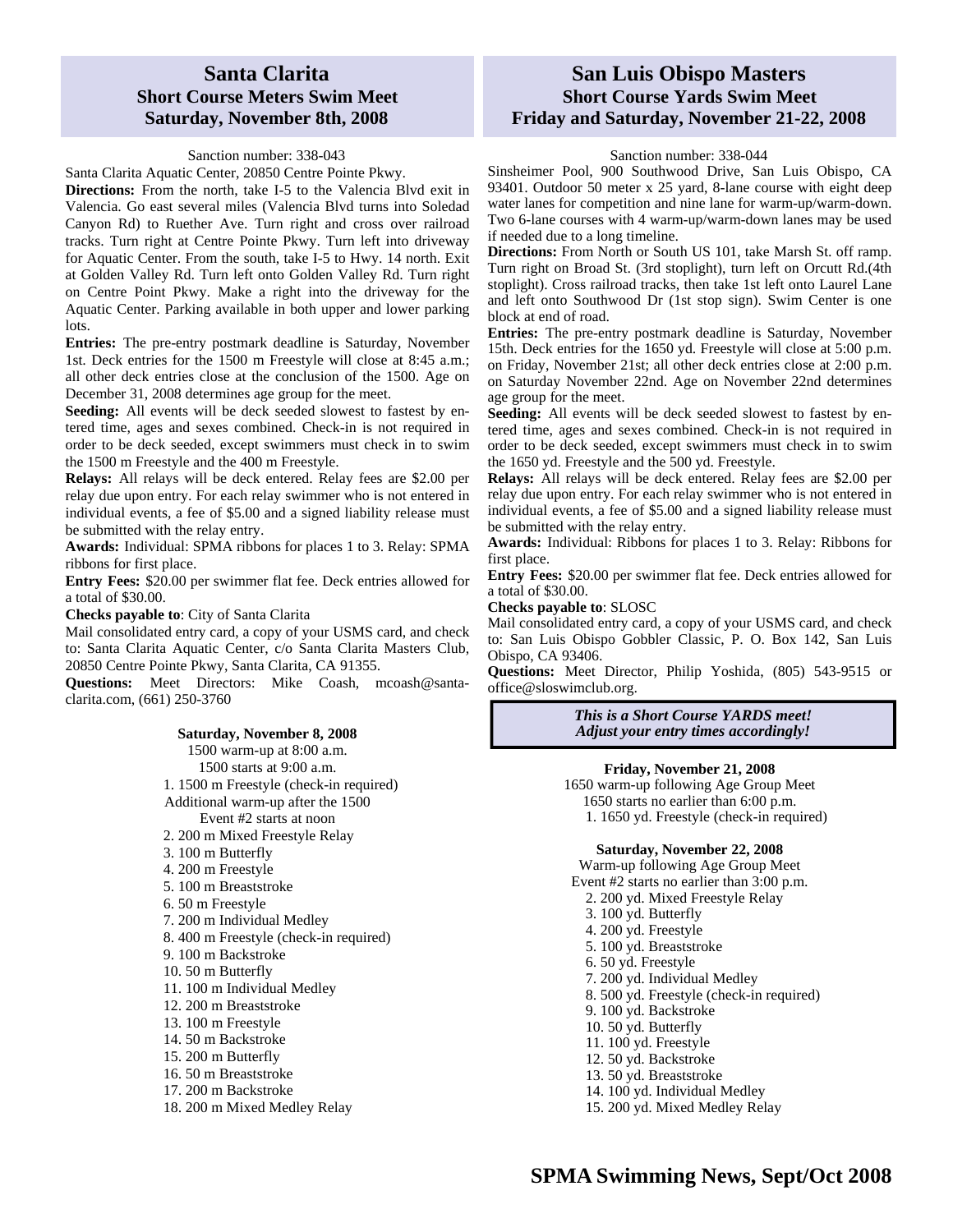# **Long Beach Grunions 2008 SPMA Short Course Meters Championships December 5 - 7, 2008**

# Sanction number: 338-045

**Directions:** The Belmont Plaza Olympic Pool, 4000 E. Olympic Plaza Dr., Long Beach CA 90803. Take the 405 Fwy. to the 7th Street exit. Go west on 7th Street to Redondo. Left on Redondo to Ocean Blvd. Left on Ocean to Termino. Right on Termino, Termino dead ends into pool parking. You can park on either side of the pool. All day parking passes will be available at the meet.

**Fees:** Flat fee of \$45.00 if postmarked before Monday, November 17th. Entry fee includes a meet T-shirt. Add a \$10.00 late fee for all entries POSTMARKED (or entered on-line) after Monday, November 17th. Entries received after November 17th will not appear in the meet program. All entries MUST be RECEIVED by 6:00 p.m. Tuesday, November 25th. No individual deck entries are allowed. Age on December 31 determines age for the meet. All relays will be deck entered. Relay only swimmers may enter for a \$10.00 fee (which does not include a meet T-shirt) and must sign a consolidated entry card. Swimmers are limited to entering a total of 7 individual events for the entire meet and no more than 5 individual events per day. There is no limit on relays, but swimmers may swim only one relay (men, women, or mixed) per event. There will be no refunds of entry fees after November 25th. Relay entries are \$10 per relay.

**Seeding:** All events will be seeded and swum slowest to fastest. Men and women will be seeded together for the 800 and 1500 m Freestyle and 400 m Individual Medley, based on entry time. Men and women will swim separately for all other individual events. Scoring will be by gender and age group. The 1500 m Freestyle may be limited to the first 80 entries at the discretion of the meet manager. Swimmers may enter both the 800 and 1500 m Freestyle.

**Timing:** Electronic timing will be used and two timers per lane will be provided. Clubs are requested to assist with timing where possible.

**Check-in:** Due to the anticipated large number of swimmers, *positive check-in is required for all events*. Phone check-in is available for the 1500 Freestyle from 8:00 to 9:30 a.m. and for the 400 IM and 800 Freestyle from 8:00 a.m. until 11:00 a.m. on December 5th by calling (714) 273-8793 during those hours. Check in will close one hour before the anticipated start of each event, except you must be checked in by 11:00 a.m. for all events on that day.

**Awards:** Individual: Medals for places 1 to 3 and ribbons for places 4 to 6 for each age group and gender. Relays: Medals for 1st place, ribbons for 2nd and 3rd places. There will be special awards for high point male and female swimmer in each age group, based on points from individual events. Awards to the top eight teams, based on combined scoring for men and women, individual events plus relays.

**Entries:** Register online at www.lbgrunions.com, click on Swim Meets, then on Register. Or mail an SPMA entry card, copy of USMS card, and check (payable to: Long Beach Grunions) to: LB Grunions, c/o Bart Parnes, 645 Terrylynn Place, Long Beach, CA 90807. Receipt of entry will not be verified by phone. Send a SASE or stamped postcard for return receipt.

**Questions:** Call (714) 273-8793 or send an email to Kenny Brisbin, ken@supersource.com. For hotels, information, and directions, go to www.lbgrunions.com and click on "Swim Meets."

**For more information on host hotels and on-line entries, visit www.lbgrunions.com** 

#### **Friday, December 5th Warm-up 9:00 a.m., Meet starts at 10:00 a.m.**

- *Check in for 1500 m Freestyle closes at 9:30 a.m*.
- 1. 1500 m Freestyle (Women, Men) *Check in for 400 IM closes at noon.*
- 2. 400 m Individual Medley (Women, Men)
- *Check in for the 800 m Freestyle closes at 1:00 p.m*.
- 3. 800 m Freestyle (Women, Men)

#### **Saturday, December 6th Warm-up at 8:00 a.m. Meet starts at 9:00 a.m.**

- 4, Women's 200 m Freestyle
- 5. Men's 200 m Freestyle
- 6. Women's 50 m Butterfly
- 7. Men's 50 m Butterfly
- 8. 200 m Freestyle Relay (Women, Men, Mixed)
- 9. Women's 100 m Backstroke
- 10. Men's 100 m Backstroke
- 11. Women's 100 m Breaststroke
- 12. Men's 100 Breaststroke
- 13. Women's 200 m Butterfly
- 14. Men's 200 m Butterfly
- 15. 200 m Medley Relay (Women, Men, Mixed)
- 16. Women's 50 m Freestyle
- 17. Men's 50 m Freestyle
- 18. Women's 200 m Individual Medley
- 19. Men's 200 m Individual Medley
- 20. 800 m Freestyle Relay (Women, Men, Mixed)

#### **Sunday, December 7th Warm-up at 8:00 a.m. Meet starts at 9:00 a.m.**

*Check in for the 400 m Freestyle closes at 8:30 a.m.* 

- 21. Women's 400 m Freestyle
- 22. Men's 400 m Freestyle
- 23. Women's 100 m Butterfly
- 24. Men's 100 m Butterfly
- 25. Women's 50 m Breaststroke
- 26. Men's 50 m Breaststroke
- 27. 400 m Medley Relay (Women, Men, Mixed)
- 28. Women's 200 m Backstroke
- 29. Men's 200 m Backstroke
- 30. Women's 100 m Freestyle
- 31. Men's 100 m Freestyle
- 32. Women's 200 m Breaststroke
- 33. Men's 200 m Breaststroke
- 34. 400 m Freestyle Relay (Women, Men, Mixed)
- 35. Women's 50 m Backstroke
- 36. Men's 50 m Backstroke
- 37. Women's 100 m Individual Medley
- 38. Men's 100 m Individual Medley

**Relays:** A swimmer may swim only one relay in each of events 8, 15, 20, 27, and 34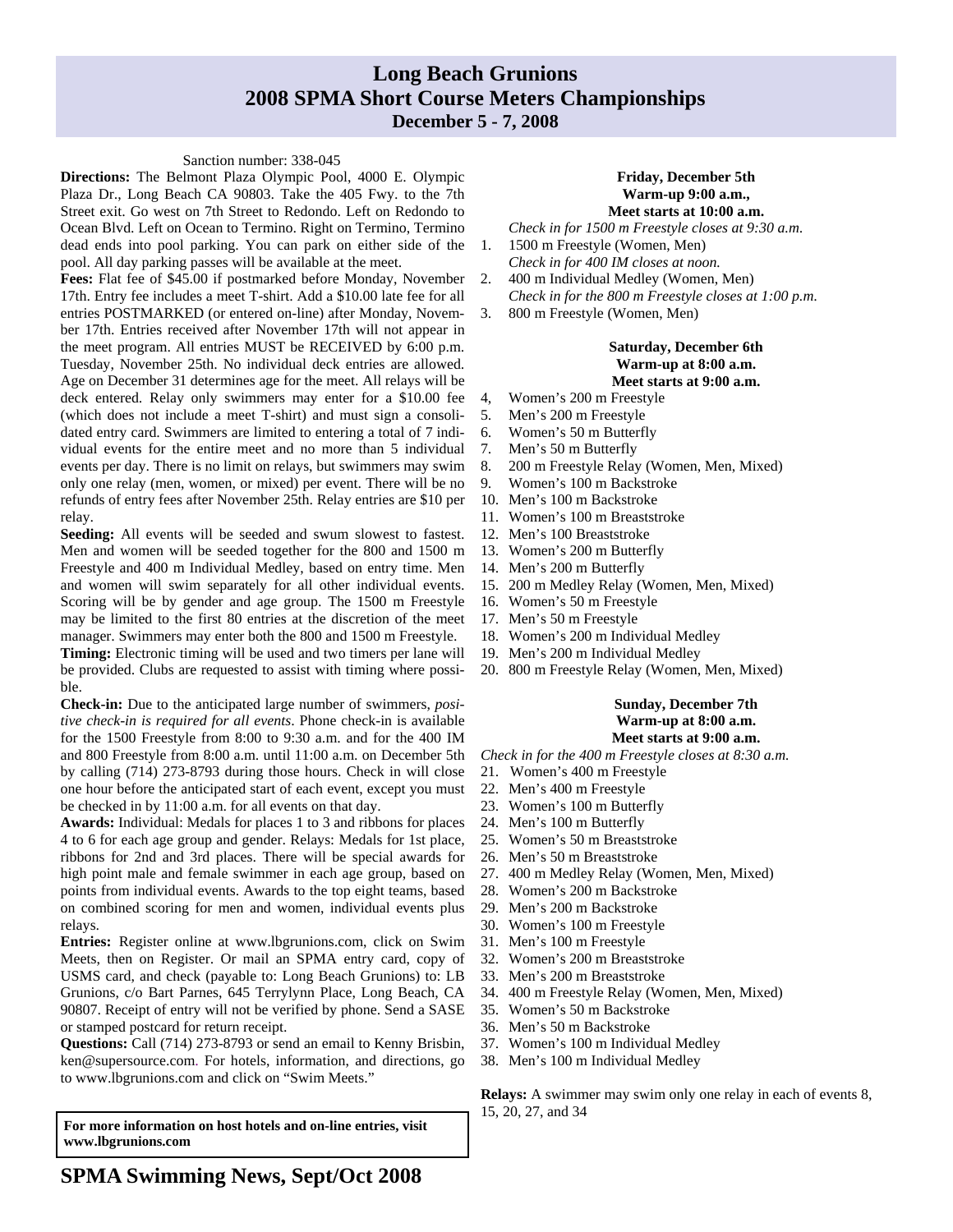# **Vitamin D3 (and K2) by Jessica Seaton**

Every few weeks a new study is released touting the benefits of vitamin D or pointing out that much of the world's population is deficient in vitamin D. Both of these are true. Why has vitamin D become such a hot topic? And is this all just hype?

Vitamin D is really a prohormone, or precursor to a hormone, and not a vitamin, although it is called a vitamin. Vitamin D is known as the sunshine vitamin, and in fact, you can get adequate levels of vitamin D by being in the midday sun. However, an SPF 8 sunscreen blocks 95% of the UVB necessary for your body to make vitamin D. SPF 15 blocks 99% of the UVB. With the concern about sun-related skin cancers, we've created populations that are deficient in vitamin D. This deficiency has now been shown to be associated with breast cancer, colon cancer, prostate cancer, and ironically, melanoma, the most serious of all skin cancers. Melanoma usually occurs in areas that don't receive much or any sun. Vitamin D can affect many organs and cause a variety of symptoms because every cell in the body has vitamin D receptors.

You may be wondering why all the hype now? In the 1920's it was known that vitamin D was responsible for rickets in children and osteomalacia, a softening of the bone, in adults. The fact that vitamin D is a steroid hormone was not clarified until the 1930s. In the early 1970s Dr. Michael Holick isolated 25-hydroxyvitamin D3, the form that vitamin D takes as it travels through the blood, and in the late 1970s he isolated the active form of vitamin D3, 1,25-dihydroxyvitamin D3. Although much research has been done since then, many doctors are still unaware of the importance of vitamin D, or are resistant to recommending supplements and giving specific nutritional advice. This is unfortunate since research has shown that approximately 40% of the population has insufficient levels of vitamin D. Our indoor lives and copious use of sunscreen are probably the biggest culprits.

Vitamin D has been shown to be important in the prevention of osteoporosis, cardiovascular heart disease, type I diabetes, muscle and bone pain, fatigue, depression, hyperalgesia, autoimmune diseases (such as multiple sclerosis), and some cancers (breast cancer, colon cancer, prostate cancer). Other studies have shown:

• a 61% decrease in the incidence of recurrent childhood wheezing was noted in children whose mothers had an intake of 724 IU of vitamin D during pregnancy. 2000 IU daily of Vitamin D given to children above the age of one showed an 80% decrease in type 1 diabetes.

• both vitamin D and calcium were associated with a decrease in colorectal cancer.

• supplemental or sunlight vitamin D was associated with a decrease in breast cancer. Low blood levels of vitamin D have been associated with increased risk of metastasis of breast cancer.

• childhood sun exposure has been linked to reduced MS risk.

• low levels of vitamin D are associated with tooth loss and poor dental health.

Vitamin D deficiency can cause muscle aches and weakness, bone pain, and fatigue. In the elderly individual muscle weakness combined with

# **OceanDucks Santa Barbara 10-mile Swim Sunday, September 21st, 2008**

#### Sanction number: 338-036

**Distance:** 10 miles, wetsuit and non-wetsuit divisions

**Location:** Goleta Beach to east side of Stearns Wharf. Water temperature varies from 58-65°F in September. This swim is for experienced swimmers ONLY! Participants must bring board/kayak and paddler to accompany them in the ocean swim. Parking is free at Goleta Beach and near Stearns Wharf.

**Check-in:** Registration begins at 7:30 a.m. The swim starts at 9:00 a.m. **Entries:** Pre-registration is \$95 and entries must be received by Tuesday, September 16th. No beach entries. Entries will be limited to 50.

To enter, send a copy of your 2008 USMS card and print and complete the entry form at www.oceanducks.com or complete an SPMA consolidated card, send your T-shirt size, name of paddler, and open water experience with your check payable to: OceanDucks. Mail to: OceanDucks Swimming Adventures, 224 Anacapa Ste 2D, Santa Barbara, CA 93101. **Additional Information:** Emilio Casanueva, emilio@zapallar.net, (805) 637-8331.

osteoporosis creates a high risk of a fall with hip fracture. Studies have shown that nursing home residents who were given vitamin D were subject to fewer falls. This effect is dose dependent: at 400 IU per day (the current RDA) there was no effect, but at 800 IU per day there was approximately a 25% decrease in hip and vertebral fractures. A relatively young USMS swimmer, Anna Lea Roof, wrote an article about her experience as a swimmer with vitamin D deficiency (www.usms.org/ articles/articledisplay.php?a=152). After she was found vitamin D deficient, four months of high doses of vitamin D supplementation resulted in her being much stronger in the water not fatigued after a 90-minute workout.

When ultraviolet B is absorbed from the sun vitamin D3 (cholecalciferol) is created. It is transported to the liver where it is converted to 25-hydroxy Vitamin D. Later, the active form of vitamin D, 1,25-dihydroxy vitamin D is produced primarily in the kidneys, but also in the cells. Blood tests measure 25-hydroxy vitamin D, since that gives the most accurate picture of true vitamin D levels. People are considered vitamin D deficient if their 25-hydroxy levels are below 20 ng/mL (50 nmol/L). They are considered vitamin D insufficient with levels below 30 ng/mL (75 nmol/L) or 40 ng/mL (100 nmol/L). Optimal vitamin D status is between 40-65 ng/mL ( $100-160$  nmol/L).

The best source for vitamin D is midday sun. If a light-skinned person goes outside in a bathing suit without sunscreen for ten or fifteen minutes he or she will get a dose of 20,000 IU of vitamin D. People of color doing the same thing may be getting only 4,000 IU of vitamin D and therefore need more sun exposure. To get enough vitamin D, a person should be exposed to the midday sun in a bathing suit, without sunscreen, three times per week. When exposing yourself to the sun, you should still put sunscreen on your face since the face is most often affected by skin cancer and does not generate that much vitamin D. You will also need sunscreen on your body with prolonged sun exposure, such as during swim meets. Even with adequate sun exposure, some people remain vitamin D deficient, particularly in winter, because of the angle of the sun, and the weather. It is very difficult to obtain enough vitamin D through food. Milk is fortified with 100 IU vitamin D per glass. Each 100 IU of vitamin D ingested raises the blood level by a mere 1 ng/mL. Oily fish is another source.

The most consistent way to get enough vitamin D is through supplementation. Ideally everyone would get tested to see what his or her blood levels are. Currently, this is one of the most ordered tests in the country. Based on those results, a very high dose of vitamin D, such as 50,000 IU a week for 8 weeks might be recommended. For those who do not have access to blood tests, a very safe dose would be between 1,000 and 4,000 IU of vitamin D per day. Even with sun exposure, this would not be too much. Toxicity is very rare. You can safely take 10,000 IU of vitamin D daily for five months and not have a problem. However, people with sarcoidosis, tuberculosis, histoplasmosis, Crohn's disease, hypo- or hyperthyroidism, adrenal insufficiency, or who are taking thiazide diuretics should monitor their blood levels.

Supplemental vitamin D comes in two forms: vitamin D3 or cholecalciferol and vitamin D2 or ergocalciferol. While Dr. Holick believes there is no difference between the two, others consider cholecalciferol the more natural form to take since it is the form that our body produces.

Increased levels of vitamin D require increased levels of vitamin K, especially of vitamin K2 (menaquinone). Without enough vitamin K2 there is an increased risk of hardening of the arteries and other soft tissues. Vitamin K, along with vitamin D, are essential for the bones to uptake and incorporate calcium. Vitamin K is found in a soybean product called natto, and in broccoli, cabbage as well as in dairy products and egg yolks. Recommended daily intake is 120 mcg for adult men and 90 mcg for adult women.

Swimmers should be interested in vitamin D for several reasons. Since swimming is a non-weight-bearing sport, unless we supplement our swimming with a substantial amount of weight-bearing exercise, we are at risk for osteoporosis. Many of us already have osteopenia or osteoporosis. Vitamin D and vitamin K are necessary for the uptake of calcium in the bone. While taking calcium is important, vitamin D is just as important, if not more so.

J*essica Seaton, D.C. is a chiropractic orthopedist in private practice in West Los Angeles. In addition to sports medicine, she specializes in functional or alternative medicine with a nutrition emphasis. She has been swimming with West Hollywood Aquatics for over 18 years. She can be reached at 310-470-0282 or jseaton@aol.com.*